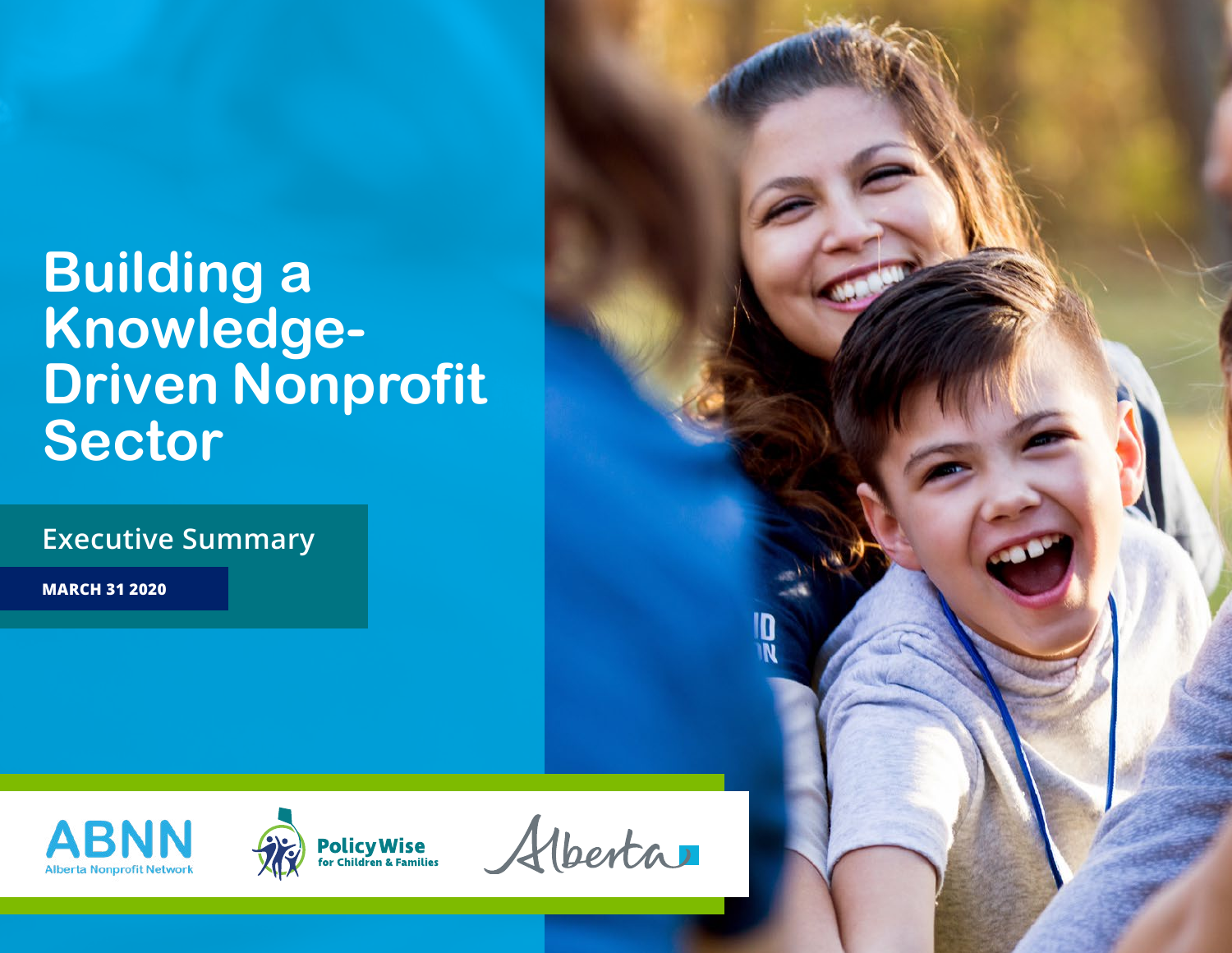The Alberta Nonprofit Data Strategy was launched in 2018 to enhance the nonprofit and voluntary sector's use of data. **[The Alberta Nonprofit Network](https://albertanonprofits.ca/)  [\(ABNN\)](https://albertanonprofits.ca/)**, took on the leadership role in the development of the Strategy in 2019, given its ability to connect with and represent the sector. Creating a data strategy is one of four province-wide collaborative efforts under the ABNN.

There are many data champions within the nonprofit and voluntary sector advocating for more strategic use of data. Stakeholders have expressly stated that having the right information at the right time better equips nonprofit and voluntary organizations to:

- **›** Advocate for system-level changes;
- **›** Better understand, measure, and communicate impact;
- **›** Make evidence-based decisions;
- **›** Drive program and organizational outcomes; and
- **›** Answer key organizational, community, and sectoral questions.

Moving toward the strategic use of data and evidence in the sector requires coordinated efforts and stakeholder buy-in. The Alberta Nonprofit Data Strategy brings together partners from government, funding organizations, and the nonprofit and voluntary sector to understand and improve the ways in which the sector leverages data.

This year, with direction and oversight from the ABNN Data Strategy Steering Committee, **[PolicyWise](https://policywise.com/)** convened three topic-specific Task Teams. Along with our government partners 25 representatives from the disability, mental health, volunteer, technology and data, libraries, and immigrant and refugee sectors came together to collaborate on and advance the data strategy. The unique contributions from this diverse set of partners demonstrates the importance and relevance of this work.



From November 2019 to March 2020, each task team engaged the nonprofit sector and developed recommendations for action. The Data Hub Task Team researched national and international data platforms, and interviewed data hub moderators to develop a data hub model to best meet the needs of the Alberta nonprofit sector.

The Newcomer Task Team scanned for current data initiatives in the Immigrant and Refugee sector, and the nonprofit sector more broadly in Alberta to document learnings from exemplars and assess gaps. The Government of Alberta Data Task Team surveyed the nonprofit sector to better understand what the sector considered as high-value data, and matched those responses with data on the GoA Open Portal.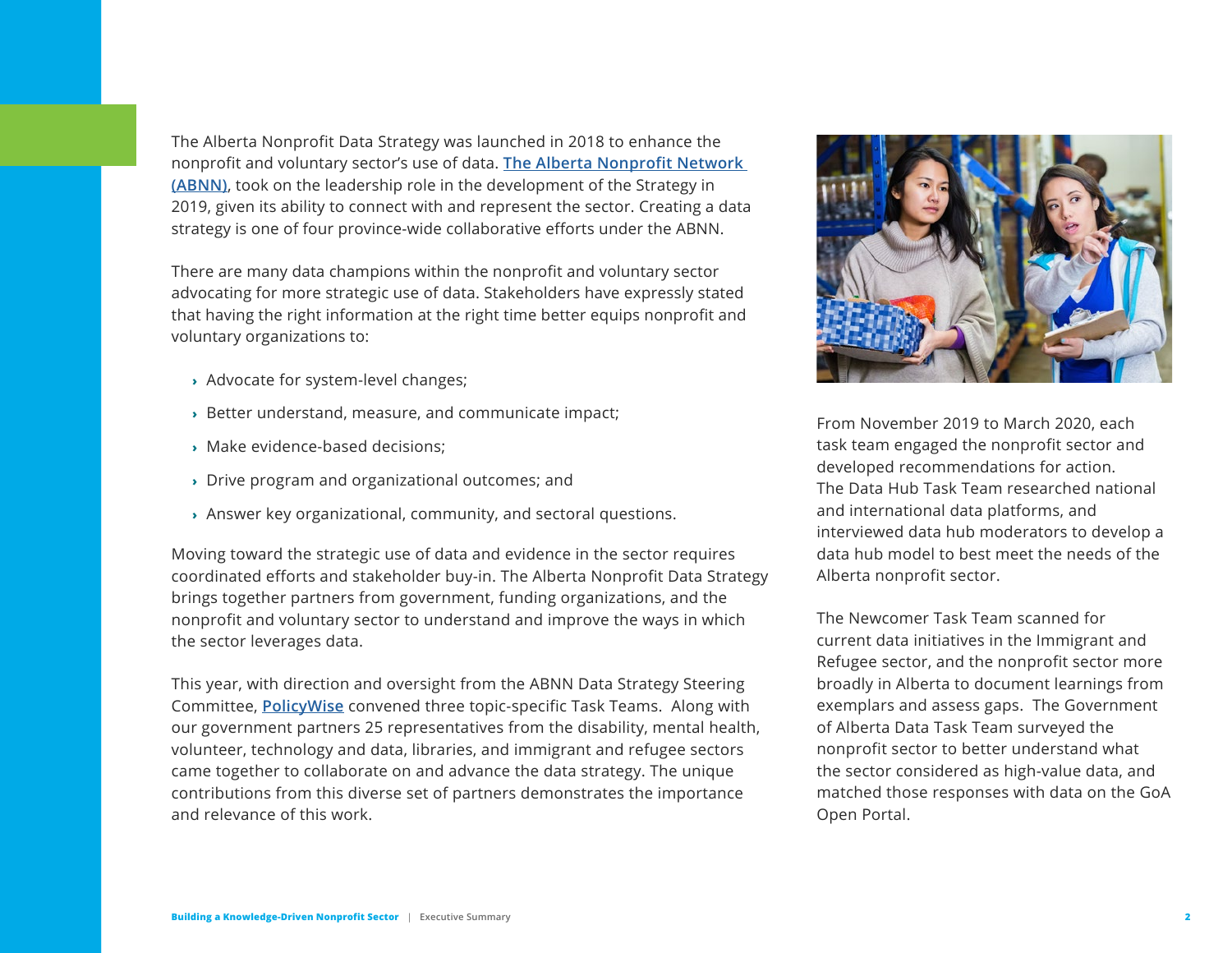Eight projects of varying scale were developed through the work of Task Teams and key informant suggestions. Projects are intentionally designed to be developed further and launched by collaboratives and organizations big and small within this sectorwide effort. Leveraging existing projects and identifying additional funding opportunities are critical to the implementation of these projects as well. The projects proposed (see below) target data capacity building, data sharing, nonprofit organization data, Government of Alberta data, and the development of an Alberta Nonprofit Data Hub.

**Demonstration User Stories** partners nonprofit organizations with community data experts to support the nonprofit sector's use of available Government of Alberta data.

**Open Data Capacity Building** is a training series that supports nonprofits to work with data they identify as valuable. The creation of info graphics and creating intake forms for the organizational use of data are two examples that could be incorporated into training.

**An Open Data Competition** is modeled after projects advanced by Open Canada and Service Nova Scotia to enhance awareness and use of valuable open data.

**The Knowledge Hub** is the first stage in a two-stage data hub model. This online platform will bridge organizations with capacity building opportunities, , create opportunities to share data, and access data support.

**Tip & Tricks** partners nonprofit organizations with communitybased data experts to create and disseminate tips on the specific uses of open data in the nonprofit context to build an engaged network of people that regularly use data together.

**The Data Librarian** is a data support and expertise mechanism supporting nonprofits to access timely information and data support.

**Resource Sharing & Engagement** will mobilize knowledge gained thus far in the Alberta Nonprofit Data Strategy through sharing of known resources and tools.

**Data Entry is Caring Campaign** aims to shift the message of data collection from a bureaucratic burden to an action of care within nonprofit organizations.

Our 2019-2020 Final Report further details the Alberta Nonprofit Data Strategy's progress, and informs our three-year strategy to sustain momentum. Collectively, partners will continue to come together to support and enhance the strategic use of data by the nonprofit and voluntary sector, and ultimately build a knowledgedriven nonprofit and voluntary sector.